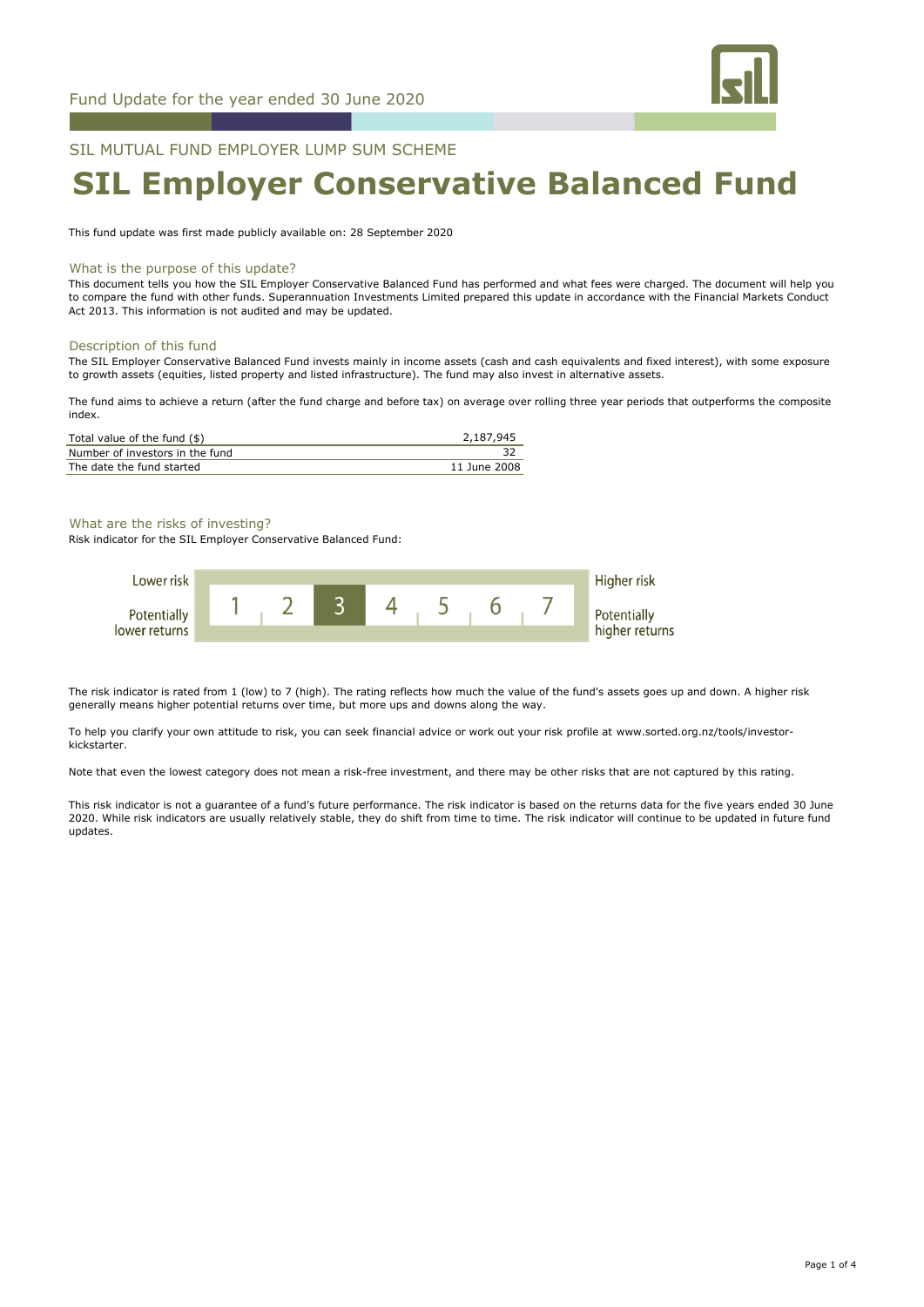## How has the fund performed?

|                                                    | Average over past<br>five years | Past year |
|----------------------------------------------------|---------------------------------|-----------|
| <b>Annual return</b>                               |                                 |           |
| (after deductions for fund charges and tax)        | 4.18%                           | $3.22\%$  |
| <b>Annual return</b>                               |                                 |           |
| (after deductions for fund charges but before tax) | 5.26%                           | 4.33%     |
| Market index annual return                         |                                 |           |
| (reflects no deduction for fund charges and tax)   | 6.14%                           | 4.29%     |

The market index annual return is calculated using the target investment mix and the indices of each asset class.

Additional information about the market index is available in the statement of investment policy and objectives on the scheme register at www.disclose-register.companiesoffice.govt.nz.



# **Annual return graph**

This shows the return after fund charges and tax for of the last 10 years ending 31 March. The last bar shows the average annual return for the 10 last ten years, up to 30 June 2020.

**Important:** This does not tell you how the fund will perform in the future.

Returns in this update are after tax at the highest prescribed investor rate (PIR) of tax for an individual New Zealand resident. Your tax may be lower.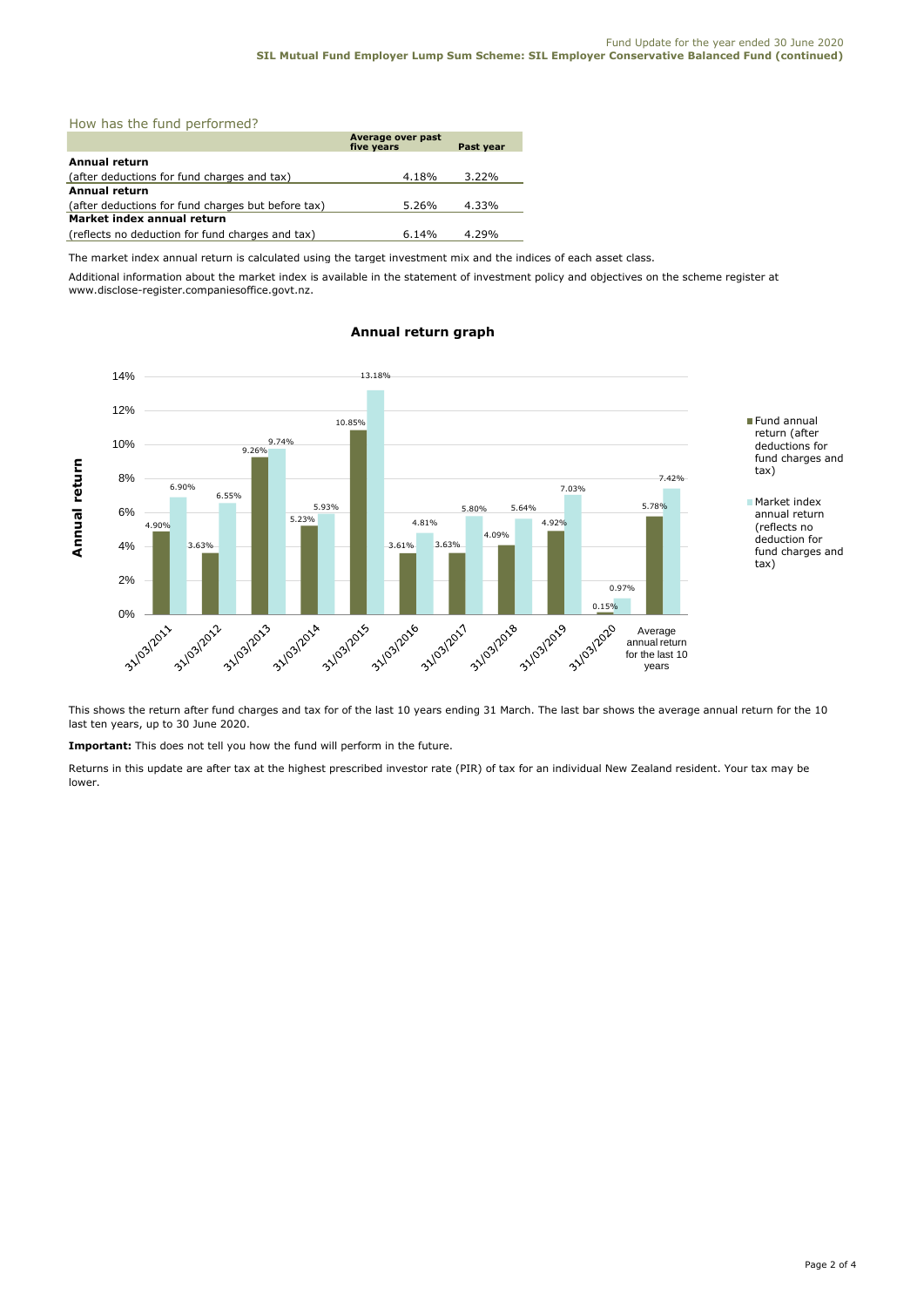# What fees are investors charged?

Investors in the SIL Employer Conservative Balanced Fund are charged fund charges. In the year to 30 June 2020 these were:

|                                                    | % of net asset value          |
|----------------------------------------------------|-------------------------------|
| Total fund charges <sup>1*</sup>                   | 0.93%                         |
| Which are made up of:                              |                               |
| <b>Total management and administration charges</b> | 0.93%                         |
| Including:                                         |                               |
| Manager's basic fee                                | 0.82%                         |
| Other management and administration charges        | 0.11%                         |
| Total performance based fees                       | 0.00%                         |
|                                                    | Dollar amount per<br>investor |
| <b>Other charges</b>                               |                               |
| Membership fee                                     | SC.                           |

Investors are not currently charged individual action fees for specific actions or decisions (for example, for withdrawing from or switching funds).

Small differences in fees and charges can have a big impact on your investment over the long term.

#### Example of how this applies to an investor

Sarah had \$10,000 in the fund at the start of the year and did not make any further contributions. At the end of the year, Sarah received a return after fund charges were deducted of \$322 (that is 3.22% of her inital \$10,000). Sarah also paid \$0 in other charges. This gives Sarah a total return after tax of \$322 for the year.

# What does the fund invest in?

#### **Actual investment mix<sup>2</sup> Target investment mix<sup>2</sup>**

This shows the types of assets that the fund invests in. This shows the mix of assets that the fund generally intends to invest in.